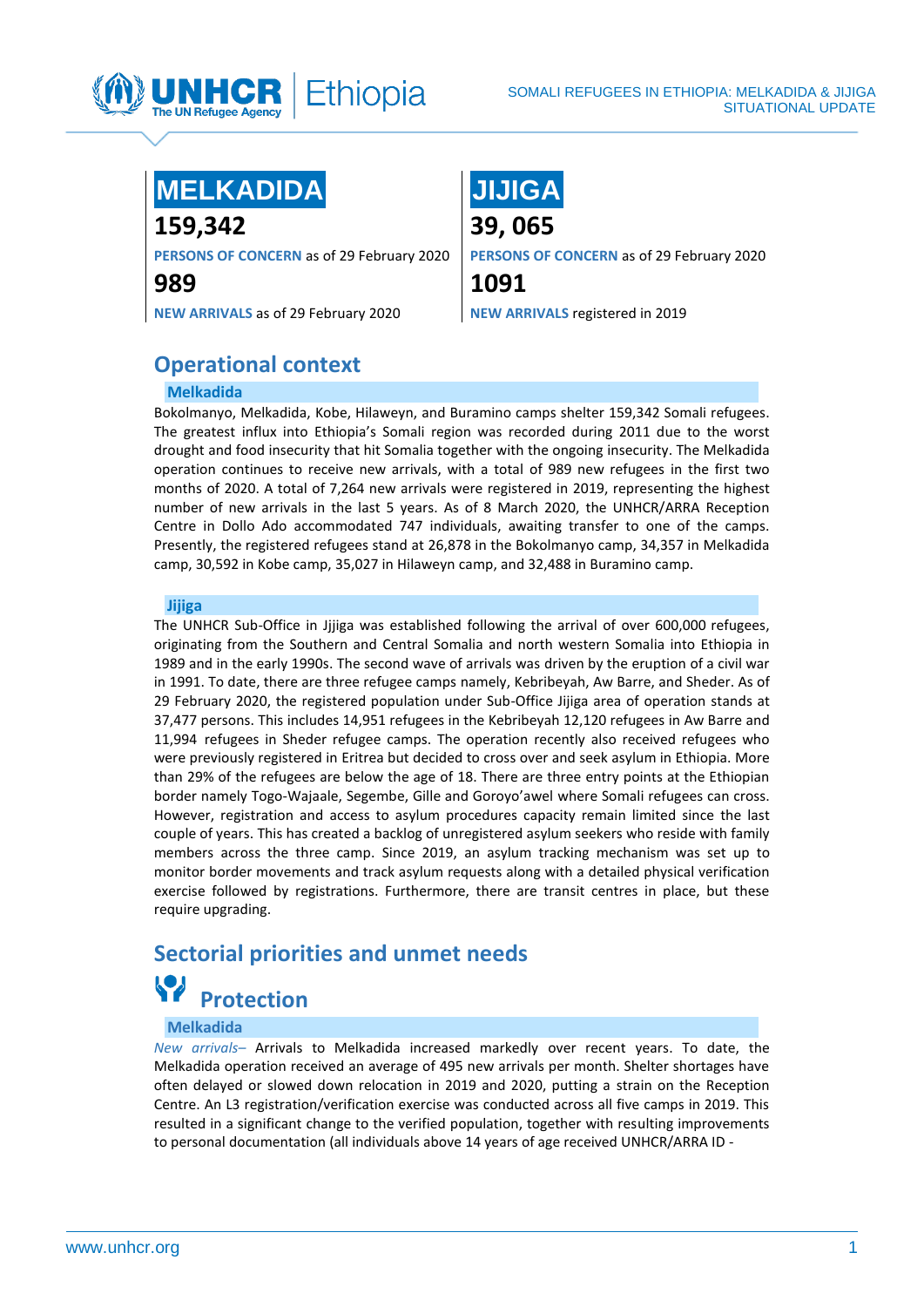

cards), and control over food/CRI distribution. The latter is currently being carried out based on the Bio-Metric Information System/BIMS). A new case reception, prioritization, and management system will be piloted through spring 2020.

*Child protection –* Child protection services are delivered in Melkadida through Save the Children International. There are currently (as of 2 March 2020) 14,234 "children-at-risk" in the camp, of which 3,953 are unaccompanied or separated. Key protection risks include child labour, early marriage, and early drop-out from school, which are particularly acute for girl children. Case management and follow-up are provided by five child protection officers and six caseworkers, working together with 26 community-based/incentive caseworkers. The ratio of caseworker/protection officers to children-at-risk is 1:385.

*SGBV–* Women continue to face different challenges; girls stay at home and marry at a young age, and children need to support their family financially, instead of going to school. The UNHCR Sub-Office Melkadida (SOMEL) works to enhance access to justice and physical protection of SGBV survivors while strengthening mental health and psychosocial services. Community-based complaints mechanisms for protection from 'Sexual Exploitation and Abuse' (SEA) have been established within camps. Significant steps have been taken over 2019 toward the design and implementation of a revised SEA prevention and response system, with associated communitybased complaints mechanisms.

### **Jijiga**

*Local integration –* Approximately 13,000 individuals in the Kebribeyah refugee camp qualify for local integration in line with one of the nine pledges of the Ethiopian Government to allow refugees who lived in the country for 20 years and above to apply for local integration. Approximately 1,000 refugees are already working in the informal sector in Jijiga. More investment is required to stimulate businesses to create more employment, as well as support micro and small-scale enterprises and business start-ups.

*Resettlement –* Resettlement processing from UNHCR Sub-office Jijiga (SOJ) remained on-going for the most vulnerable refugees. 2019 witnessed a significant surge in resettlement across all the stages of the resettlement process – primarily due to the additional allocation of resettlement quota for the Somali caseload by Germany, their expedited internal processes, and resubmission of the most vulnerable cases to other countries. In 2019, UNHCR SOJ successfully referred 593 individuals / 152 cases – representing a 62.8% increase in the number of referrals/submissions as compared to 2018. The acceptance rate of the 442 adjudicated cases was measured at 86%. Departures also saw a significant increase from 121 in 2018 to 358 in 2019 – an increase of 98%.

*New Arrivals –* In June – July 2019, UNHCR SOJ effectively responded to new arrivals from Zalambessa Camp in Eritrea. A total of 1,091 Somali refugees were transferred to Sheder Refugee Camp; initially in temporary transit centres and thereafter relocated to shelters within the camp. UNHCR SOJ concluded the registration and issuance of documents for the entire 1,091 individuals. UNHCR SOJ has witnessed an increased number of self-relocated individuals from not only camps within the country but also from other country operations such as Yemen, Uganda, South Africa, and Djibouti among others.

*Child protection –* Efforts are made to continuously strengthen child protection activities across all the camps. In 2019, a total of six awareness campaigns were organized where 4,660 individuals were informed on specific child protection issues. By the end of 2019, out of 532 unaccompanied and Separated Children (UASC), 126 children received individual support. However, more than 2600 children are facing different protection risks, such as children dropping out of school to engage in heavy labour. There are community-based protection systems in place to protect children of concern. There is a widespread absence of life-skill training, social workers, and recreational and child-friendly facilities. Some of these challenges could be addressed by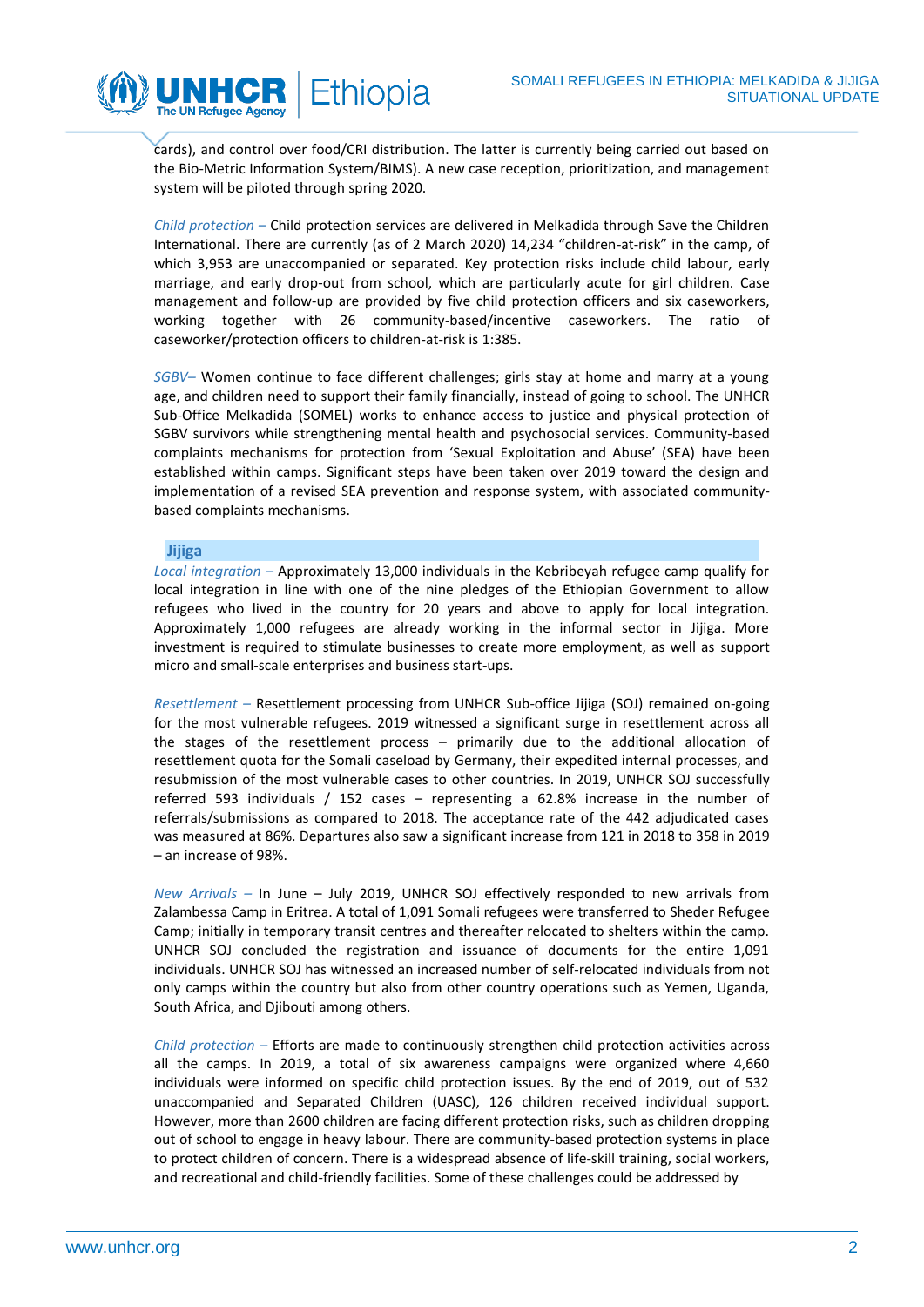

setting up youth centres with WIFI connection or enhance wellness centres for girls. As for UASC, there are a general lack of host families and/or guardians to provide adequate care.

*SGBV –* Women and girls are facing different types of SGBV risks, including forced marriage, domestic violence, sexual assault, harassment, and female genital mutilations, as well as other harmful traditional practices. A National Action Plan to mainstream SGBV prevention risks mitigation and response across the sectors was adopted in 2019. This action plan seeks to address the significant challenges in and around gender power imbalance and prevalent gender inequalities. UNHCR SOJ seeks to strengthen community-based protection frameworks and a total of 17 community-based groups comprising of women and girls' rights activists were trained in the three camps. Community-based complaints mechanisms, such as the traditional justice system, are in place to provide protection. Nevertheless, reporting rates remain low due to stigma and other cultural-related challenges.

*Internally Displaced People (IDP) –* As of September-October 2019, a total of 800,869 individuals were displaced comprising 133,578 households in 390 displacement sites in the Somali Region. Conflict is the primary cause of displacement for an estimated 66.92% of this population. Most IDPs originate from inside Oromia Region or border areas. A 'Somali Regional Durable Solutions Strategy' was developed and endorsed in 2017 to come up with 'Durable Solution Initiatives' that address the IDPs' need for transitional/ durable shelters, Livelihoods, WASH, Health Services and Education. The first phase of the strategy aims to relocate 7,962 households – 47,772 individuals – from Qoliji and Millennium park of Dira Dawa IDP sites into 14 identified relocation sites within the Somali region. This phase includes creating livelihood opportunities and constructing public service facilities for this population. Limited capacity to relocate IDPs and finding long term solutions for them remain as challenges that need to be addressed together with the provision of legal aid services, shelter, and interventions for peaceful coexistence. Besides, the 'Somali Region Protection Cluster Strategy' came into effect in 2018 and aims to ensure that all persons in Ethiopia – those affected by conflict, disasters and climate change – are protected and have access to protection services. It sets out the targeted beneficiaries, locations of operations, operational partners and necessary services. The displacement-affected communities are the main target of this strategy.



### **Melkadida**

A total of five health centres (one health centre per camp) provide an average of 189,367 outpatient consultations per annum as part of primary health care as per the 2018 annual data. Communicable diseases such as respiratory infections, watery diarrhoea, and skin diseases are among the most prevalent, whereas diabetes, hypertension, and asthma are common noncommunicable diseases. Services provided include immunization; basic emergency obstetric and neonatal care; antenatal-, postnatal-, family planning- and SGBV clinical care; in-patient care, mental health care & psychosocial support; and stabilization for severely malnourished children with medical complications. Tuberculosis and HIV treatment and care, and management of noncommunicable diseases is also provided at all health centres. There is an additional Health Post in Kobe Camp and in Melkadida camp that is run by 'Humedica International', UNHCR's operational health partner. The health centres are equipped with water points and toilets for staff and patients and mini-grid solar power supply to provide lighting during the night and more importantly for deliveries and emergency cases. However, the provision of medical services is not adequate, plagued by insufficient and sub-standard drug storage facilities and poor facility infrastructure, lack of intra-camp ambulance for referral between the community and camp facilities especially for obstetric cases, insufficient sanitation services and an inadequate number of qualified, gender-balanced health providers. There are limited referrals for secondary and tertiary care due to resource constraints. Adolescent and sexual reproductive health services are limited, with three of the five camps running a community-based program. Presently, there is no specialized health care for persons with disabilities. For every 30 households, one community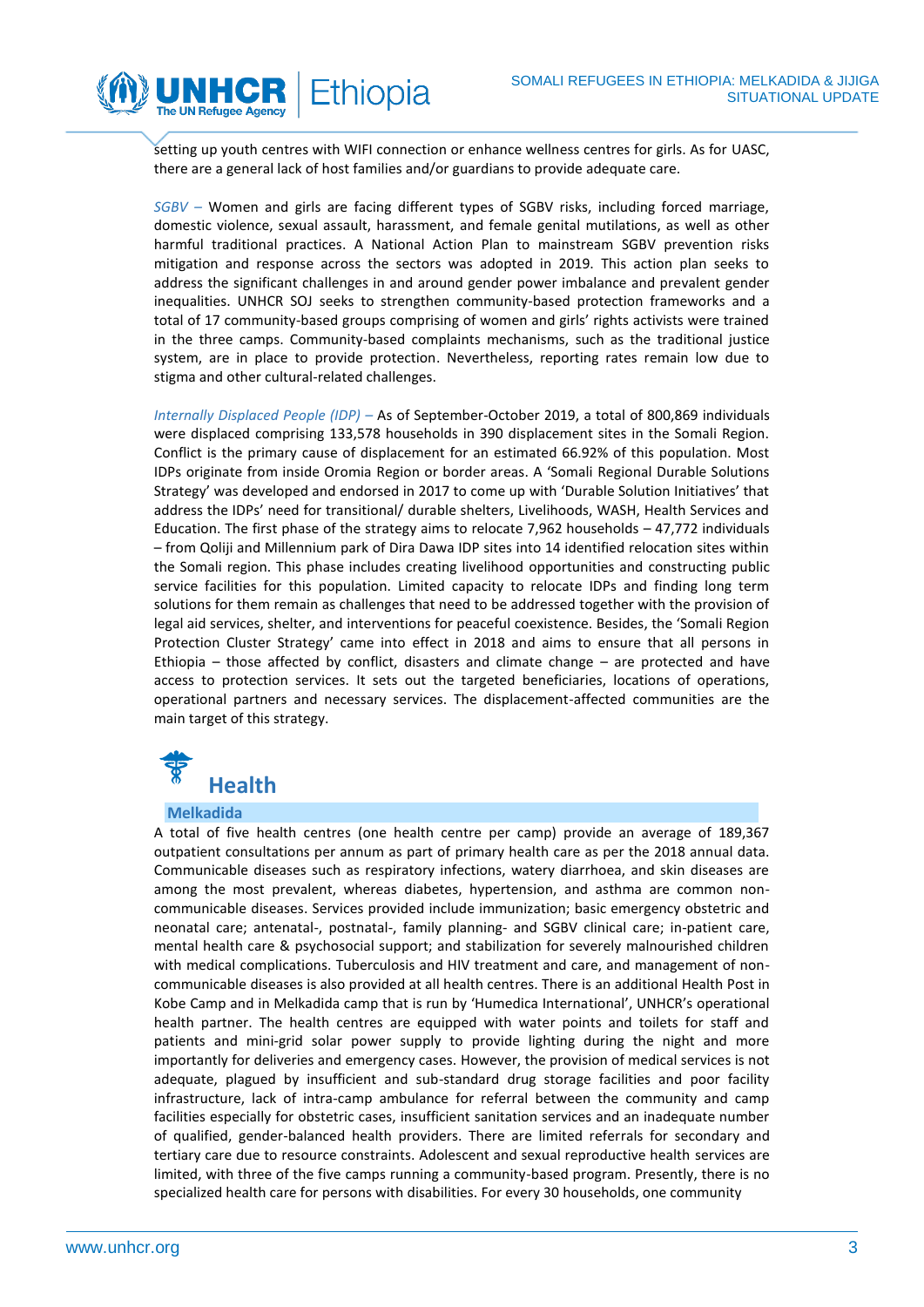

health worker frequently monitors the health situation. A pilot intervention on harmonization of outreach workers was undertaken and was most successful in Kobe refugee camp, in which community health workers provide health promotion messages, monitor for diseases, and assess the situation pertinent to WASH and nutrition.

### **Jijiga**

Primary health care services are provided to both refugees and surrounding host communities (20%) on a regular basis in the camp-based health centres in all three camps. In 2019, over 50,000 consultations were provided which is equivalent to approximately 1.5 consultations/ person/ year (standard: >1). Over 300 Refugees accessed secondary and tertiary health services through the referral system. There is an emergency stand-by within the health centre to provide emergency care. Refugees have access to comprehensive HIV/AIDS services in all camps, and health facility-based deliveries reached 98%. Provision of adequate and proper health services are hampered by challenges such as 80% decrease of community health workers, inadequate number of health staff, expired or absence of medication, lack of specialized treatments, lack of emergency services, long distances to health care services, poor laboratory services, and inadequate delivery rooms and prenatal care. There is also insufficient budget to support medical referrals to secondary and tertiary health facilities outside camps. Diabetes is a significant health concern in all three camps – however, the health status in Kebribeyah is generally better than the other camps. The delay in replacement of medical doctor in Awbare camp is affecting the primary health care service.



### **Melkadida**

Monthly general food distribution is provided for all refugees. The incomplete food basket, averaging about 85% of the kilo calorific requirement in 2019, and inconsistent pipeline are significant attributes to malnutrition. Poor acceptability of some of the ration and sale of the ration to purchase other food and non-food items further reduces food availability at the household level. The coverage of nutrition programs including enrolment of children in blanket feeding programs is far below the UNHCR standard (>90%), with the wet blanket supplementary feeding program that serves 36month – 59-month-old children having a much lower program coverage. The prevalence of Global Acute Malnutrition (GAM) as per the 2019 Standardised Expanded Nutrition Survey is 16.6% across all camps, remaining above the WHO/UNICEF classification of 'Very High' of 15%. The prevalence of GAM per camp was: 14,3% in Bokolmanyo; 19.5% in Melkadida; 11,7% in Kobe; 17,8% in Hilaweyn; and 19,5% in Buramino. The prevalence of anaemia in children aged 6 to 59 months remains above 40%, whereas anaemia among women of reproductive age is at 37%, thus of high and medium public health significance respectively. Lack of access to diversified diets through complementary food provision and limited access to livelihoods is a major attributable factor to the high micronutrient deficiency, in addition to the inadequate food availability and consumption.

### **Jijiga**

Every month general food distribution is provided for all refugees. The Global Acute Malnutrition (GAM) stands at 10,7% in Aw Barre, 6,8% in Kebribeyah, and 9,9% in Sheder, with the situation remaining close to the emergency threshold of 15%. A blanket supplementary feeding program is provided for children age between 6 to 24 months. Pregnant and lactating women require more attention which could not be realized due to budget constraints. The rate of Severe Acute Malnutrition (SAM) is Awbare stands at 3,7% which exceeds the public health threshold of  $\geq$ 2%. The rate of SAM in Kenreibeyah and Sheder is 1,7% and 1,9% respectively. One of the main challenges throughout all camps concerns the high turnover of trained staff and the lack of stabilization centre.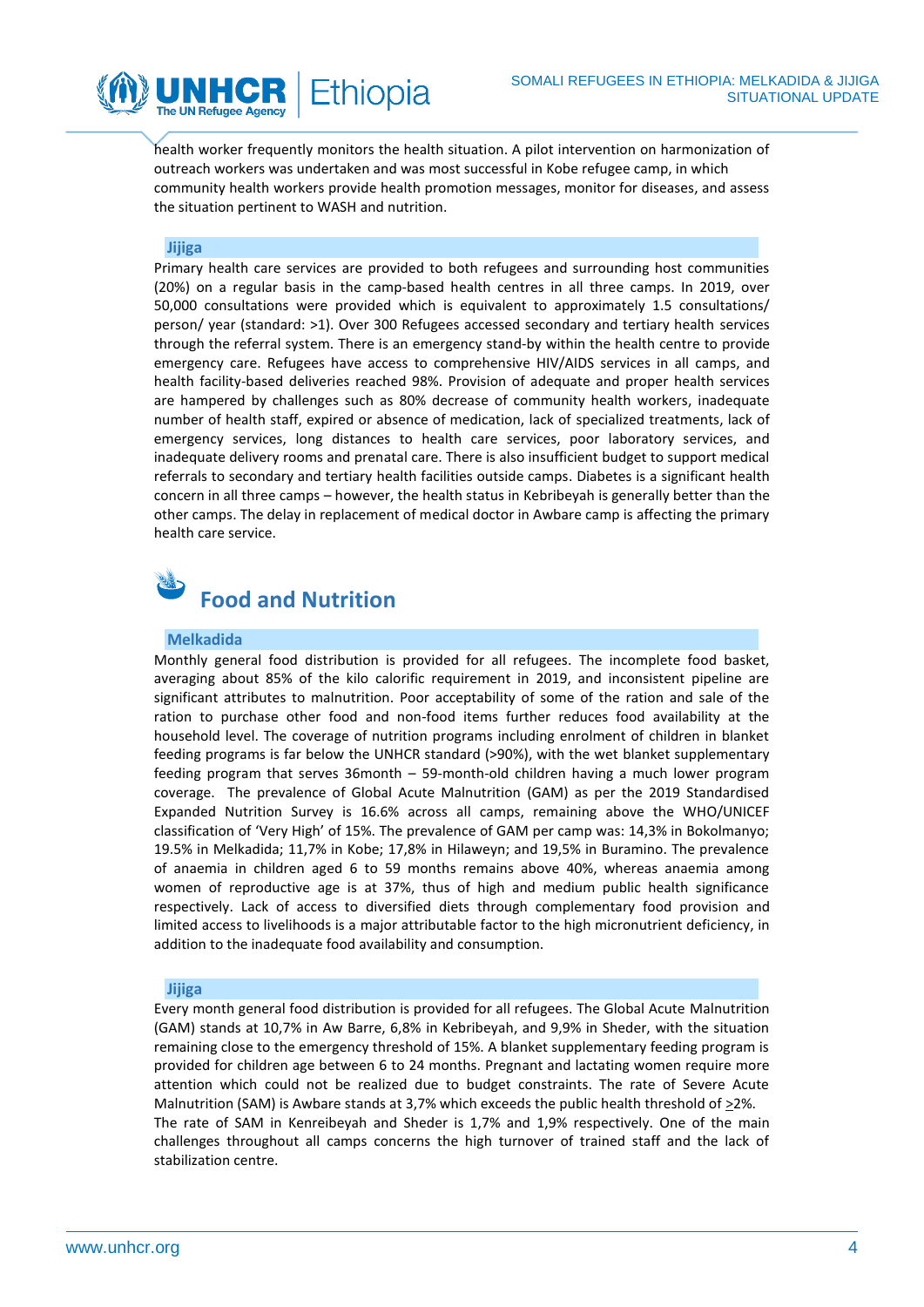

### **NFI Non-Food Items**

### **Melkadida**

Upon arrival refugees are provided with the following seven Non-Food Items (NFIs): 1) kitchen set, 2) plastic sheets, 3) jerry cans, 4) mosquito net, 5) sleeping mat, 6) bucket and 7) soap. Soap is provided monthly. At the start of 2020 sanitary materials including underwear, sanitary napkins and soap were provided for women in reproductive age (14-49 years). 250 grams of soap is distributed to 100% of the camp population. There are serious shortfalls with regards to the replenishment of NFIs as bad road infrastructure and the insecurity in the region hamper the timely delivery of NFIs to the refugee camps.

### **Jijiga**

Budgetary constraints to distribute NFI's has been a persistent challenge in the camps in Jijiga. The operation in Jijiga has adopted a new cash-based intervention (CBI) approach in which refugees are issued with cash vouchers to purchase some of the NFIs from the local market. In 2018 the Sub-Office did not meet the objective of scaling up distribution of NFI's through CBI cash intervention due to budgetary constraints.

## **Education**

### **Melkadida**

In 2019, the number of school-aged children enrolled in pre-primary schools stood at 16,299, whereas 23,638 children were enrolled in primary school. In total 2878 students were enrolled in secondary school, of which 40% were from the host community. The average gross school enrolment rate was 59% as of June 2019. Refugees have access to secondary education in Bokolmanyo (grade 9-12), Hilaweyn (grade 9-11), and Kobe (grade 9-11) – both refugees and host communities from Melkadida attend secondary education in Kobe refugee camp. Attendance rates remain low due to the fact that children are being sent by parents to run home errands or collect food ration during food distribution. The reduction in food ration at the household level by WFP aggravates the challenge of school attendance. There is a need for more qualified teachers, teacher guides, teaching and learning materials. The operation currently counts 666 teachers, many of them without a formal pedagogical training. To address this gap, the UNHCR SOMEL conducted capacity building activities and trained a total of 166 teachers. All teachers at the secondary level are qualified, and the secondary schools are sufficiently equipped with IT materials, textbooks, and laboratory materials. 32 students are currently attending a college of teachers' education, while 178 refugees are studying in different universities. The school environment, facilities, sanitary services, and the number of water taps need improvement. There is no alternative education for children with special educational needs. Lastly, retention of girls in schools has proven to be difficult due to opting out for early marriage, pregnancy or having to take care of siblings. However, additional classes, special counselling, and dresses are used as incentives to keep girls in school.

#### **Jijiga**

The enrolment rate is high - in 2019, the average gross school enrolment rate was 98%. For early childhood education, the enrolment rate is 84%. For the primary level, the average school enrolment rate was 89%, while that for secondary education stood at 39%. Education could be significantly improved through better-quality education by investing in the qualification and number of teachers, the provision of teaching and learning materials, as well as by building more classrooms, libraries, and other facilities. The classroom to student ratios stands at (1:85) which are not optimal in both primary and secondary education, making it necessary to teach pupils in two daily shifts of large classes. Also, children with disabilities have limited access to education. Lastly, the enrolment rate for girls is low and the gender disparity becomes significant at the upper primary and secondary levels. There is no additional support for girls to keep them in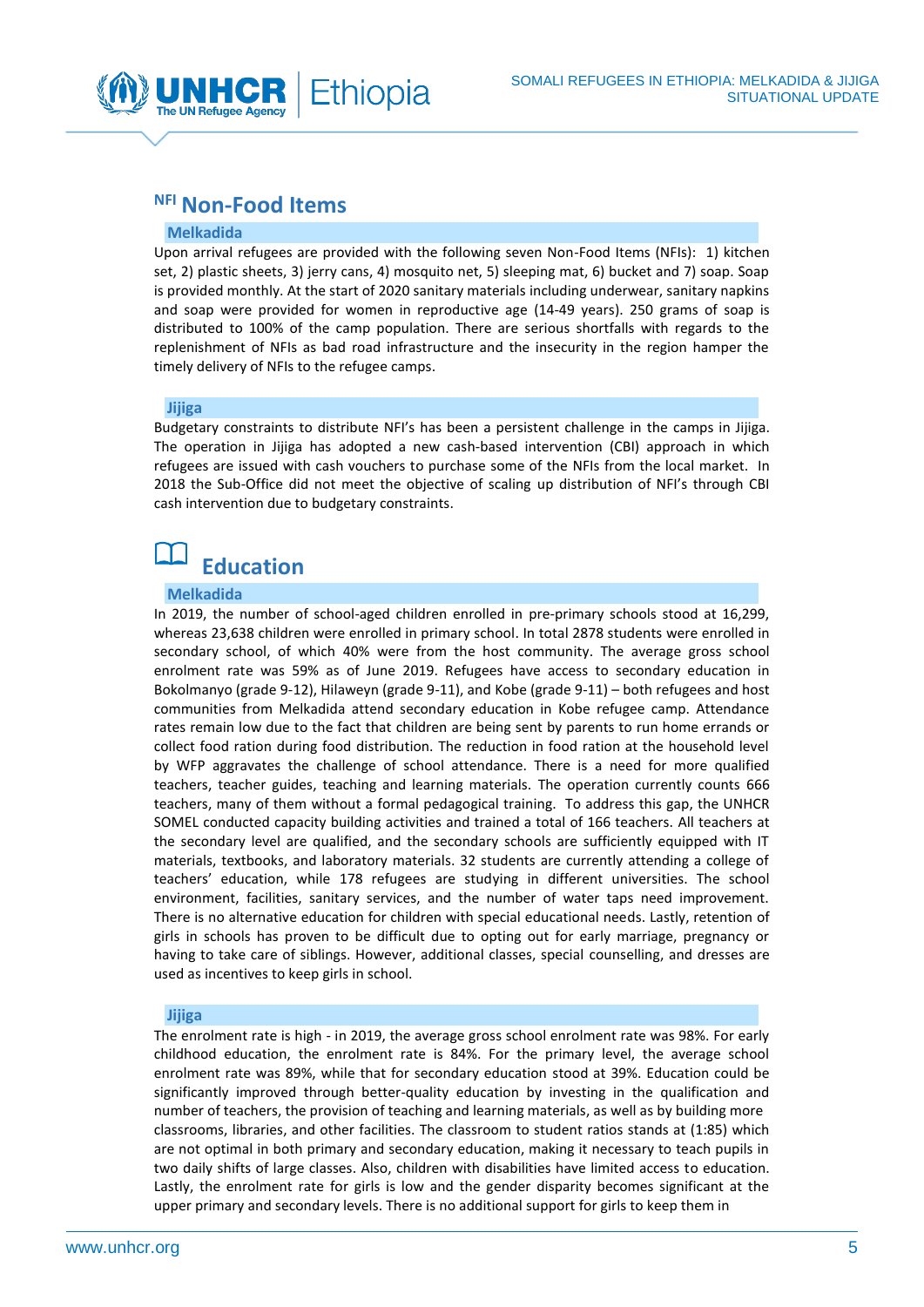school. Instead, many girls drop out of school because of early marriage and lack of clear prospects after school.

thiopia



The UN Refugee Agency

### **Melkadida**

The total number of shelters across all the five camps in Melkadida was 15411, of which 43% need maintenance. Between 2017-2020 an additional 635 transitional and 150 emergency shelters were constructed, and 17 idle institutions were rehabilitated across the five camps, which only addresses 9% of the shelter gap. In total, 37% of the households are residing in an adequate dwelling. With the continued registration of new arrivals, adequate coverage of shelters is a challenge; emergency shelters are set up to accommodate new arrivals. In the absence of sufficient shelters in camps, refugees are forced to live with extended families or relatives who are already residing in the camps. In addition, bad road conditions delay the timely delivery of construction materials to the sites. The UNHCR SOMEL aims to improve infrastructure and secure more budget together with empowering refugees to construct their shelters.

### **Jijiga**

The directions set out by the UNHCR/ARRA Shelter Strategy 2017 – 2020 guide the shelter and settlement activities in the refugee camps around Jijiga and the Somali Region. The refugees in Jijiga camps are currently dwelling in traditional shelters made of building sticks, worn out clothes & plastic sheets. Since 2013, UNHCR started a pilot project to construct durable and dignified shelters for vulnerable people and larger size families. Part of this strategy is the introduction of CBIs to facilitate shelter construction in the three Jijiga camps. At the end of 2019, the total number of individuals living in transitional shelters across all the three camps were 3,938 (10%). The percentage of households not living in transitional or emergency shelters stands at 81% - this indicates that there is an urgent need to construct more transitional shelters. In the absence of sufficient shelters in the camps, refugees are forced to move in with family members, or seek accommodation elsewhere, which leaves them vulnerable to any potential risks.



#### **Melkadida**

Through sensitization workshop 144 community WASH management committees were established in all the camps. In Hilaweyn the borehole was rehabilitated and a solar water pumping scheme was installed. Melkadida, Bokolmanyo, and Kobe have water systems in place – 24 diesel generators and 33 pumps – to pump water from the nearby river. The permanent water systems are currently under high pressure due to the new influx of refugees and the expansion of the camp facilities, causing an increase in the demand for water. Besides, the generators and pumps are old and require daily maintenance, particularly in Bokolmayo, Melkadida and Kobe camps. To ensure the provision of sustainable and quality water, the water treatment system needs to be upgraded, pressure lines replaced, and boreholes rehabilitated. So far four pumps have been procured to replace the old pumps in Bokolmayo, Melkadida and Kobe camps. The operation has been able to sustain around 23 lppd of chlorinated water to the refugees and the host community. The daily consumption in households in Melkadida and Kobe is above UNHCR standard (>20 LPPPD), while in Bokolmanyo (62.9% (55.1-70.2%) and Buramino (49.0% (40.7- 57.3%) it is below 15 Lpppd. Attention should be paid to the promotion of safe water access by extending and upgrading the water plants. As for sanitation, only 20 latrines were constructed for new arrivals, whereas no household latrines were added to infrastructure in 2019 - therefore the household coverage is staggering at 24%, against a standard coverage of 85%. 18,049 households have access to shared toilet facilities, which results in the latrines being filled up rapidly. In 2020, it is aimed to construct 640 new latrines throughout the five camps. Community involvement in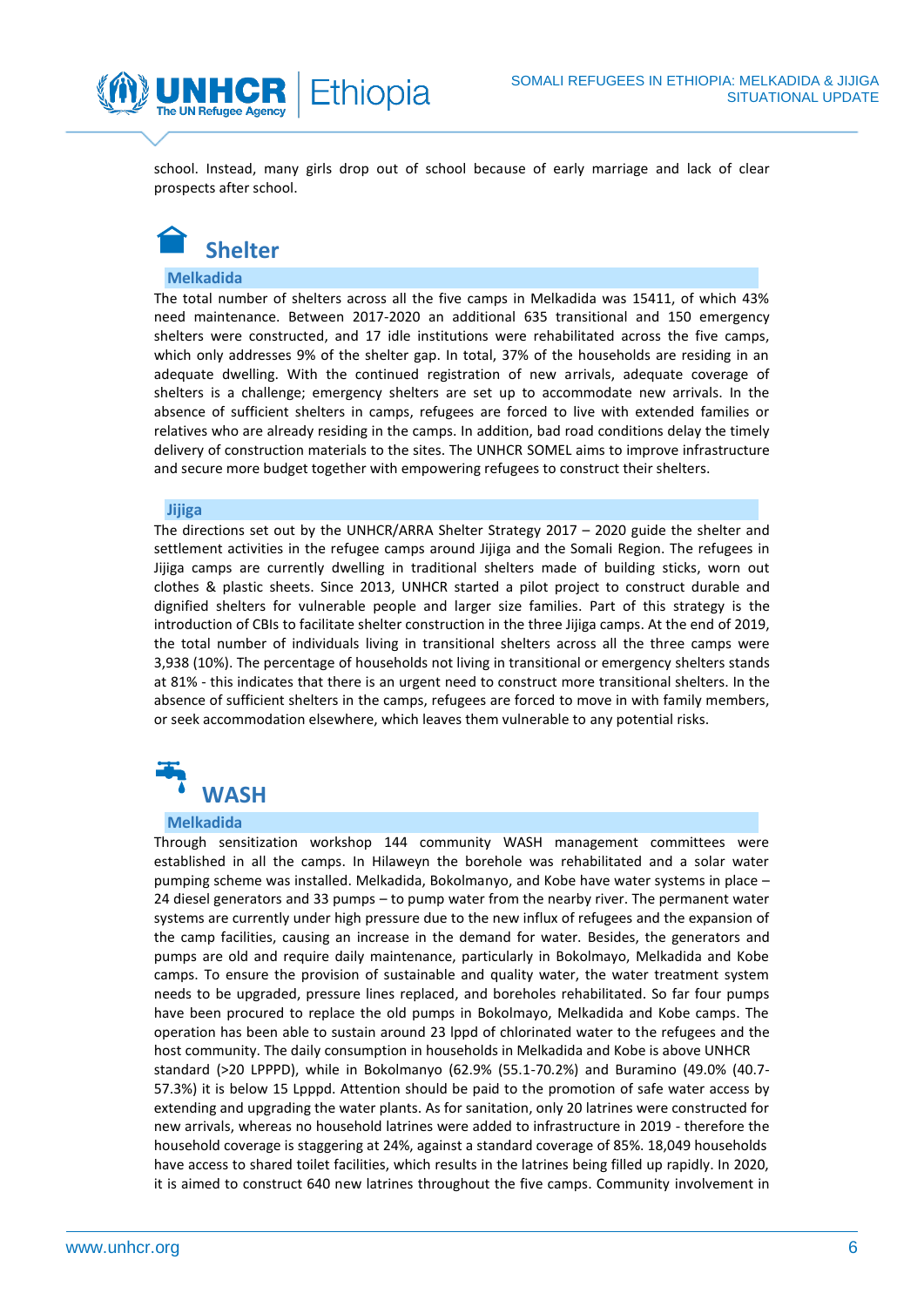

sanitation campaigns through harmonized community outreach workers in collaboration with partners has positively impacted the sanitation and hygiene activities. Weekly hygiene promotion activities are carried out in all the camps; a total of 600 refugees were trained in hygiene, and special teams are established to clean the latrines.

### **Jijiga**

Wells are the source of water supply in all the three camps in Jijiga. In Kebribeyah the water supply system consists of 11 boreholes, a treatment plant, a booster station, 21 km of pressure lines, water points and a distribution system. Out of the 11 boreholes, only three are functional maintenance and rehabilitation are needed to ensure safe water access for refugees and host communities. The daily per capita water access in Kebribeyah camp is below the standard of 20 lppd - the average water supply in the camp is below 14 lppd and 7 lppd for the host communities. On the other hand, in Awbare camp average daily water supply per capita is above 20 lppd using two boreholes with one backup. In Sheder camp the UNHCR minimum standard is not met – an average of 18 lpppd is provided by using two boreholes, of which one is solarized. In all camps, water provision is not sustainable due to obsolete water and distribution systems. The main challenges concern frequent interruptions of the grid line, lack of resources for maintenance, and clogging of the pipelines with iron residual after treatment. There are no backup pumps in booster and treatment plants. The upgrading of permanent water and distribution systems in all the camps requires more attention. As for sanitation, the household latrine coverage stands at 37% which is far below the UNHCR standard coverage of 85%. This increases open defecation which is a key factor for diarrheal diseases. Regular hygiene promotion activities need critical follow-up. Generally, there are limited WASH facilities at institutions such as schools and hospitals.

# **Energy & Environment**

### **Melkadida**

UNHCR Melkadida's Energy strategy aims to cover refugees' basic energy needs through livelihood opportunities. Energy activities are implemented through cooperative systems – UNHCR provides direct support to the cooperatives, which then sell electricity to both refugee and host communities' households and businesses. This allows energy cooperatives to grow while ensuring the sustainability of the energy provision. Presently, intensive technical assistance has been given to the five legalized solar cooperatives. Solar mini-grids have demonstrated to be an opportunity to establish businesses within the community. None of the refugee camps are connected to the national power grid, however, five commercial mini-grids (2 in Bokolmayo, 1 in Buramino, 1 in Helowyin and 1 in Melkadida) have been installed to sell electricity to 200-250 shops and households for each installation. The challenges regarding energy include keeping up with the constantly increasing demand for energy, creating stable solar streetlight systems, and introducing the use of acceptable cookstoves. As for the cookstoves it has become apparent that the community has an interest in buying cookstoves that have been locally produced and closer to their preferences. For that reason, one cookstove cooperatives are established at MK refugee camp and UNHCR with energy IP's and OP's gave basic technical training on cookstove production, currently, MK cookstove cooperatives are producing fuel-efficient cooking stoves locally. The environmental degradation, de-vegetation of woody biomass, overgrazing, and soil degradation are all increasing the deforestation rate by 2% every year. The environmental protection/rehabilitation program has different components to serve multiple purposes. These components mainly include, 1) Biological and physical soil and water conservation measures; 2) Promotion of Agroforestry practices; 3) Establishment of land enclosures; 4) Community awareness-raising and mobilization activities; 5) Management of invasive tree species, such as *Prosopis julifera*; 6) Establishment of different committees and cooperatives to manage natural resources; 7) Plastic recycling, and 8) Management of the potential gum and incense resources for livelihood improvements. The main challenges concern both the absence of strong ownership for environmental protection and rehabilitation activities among relevant stakeholders, as well as degradation and absence of market linkage for livelihood related environment activities.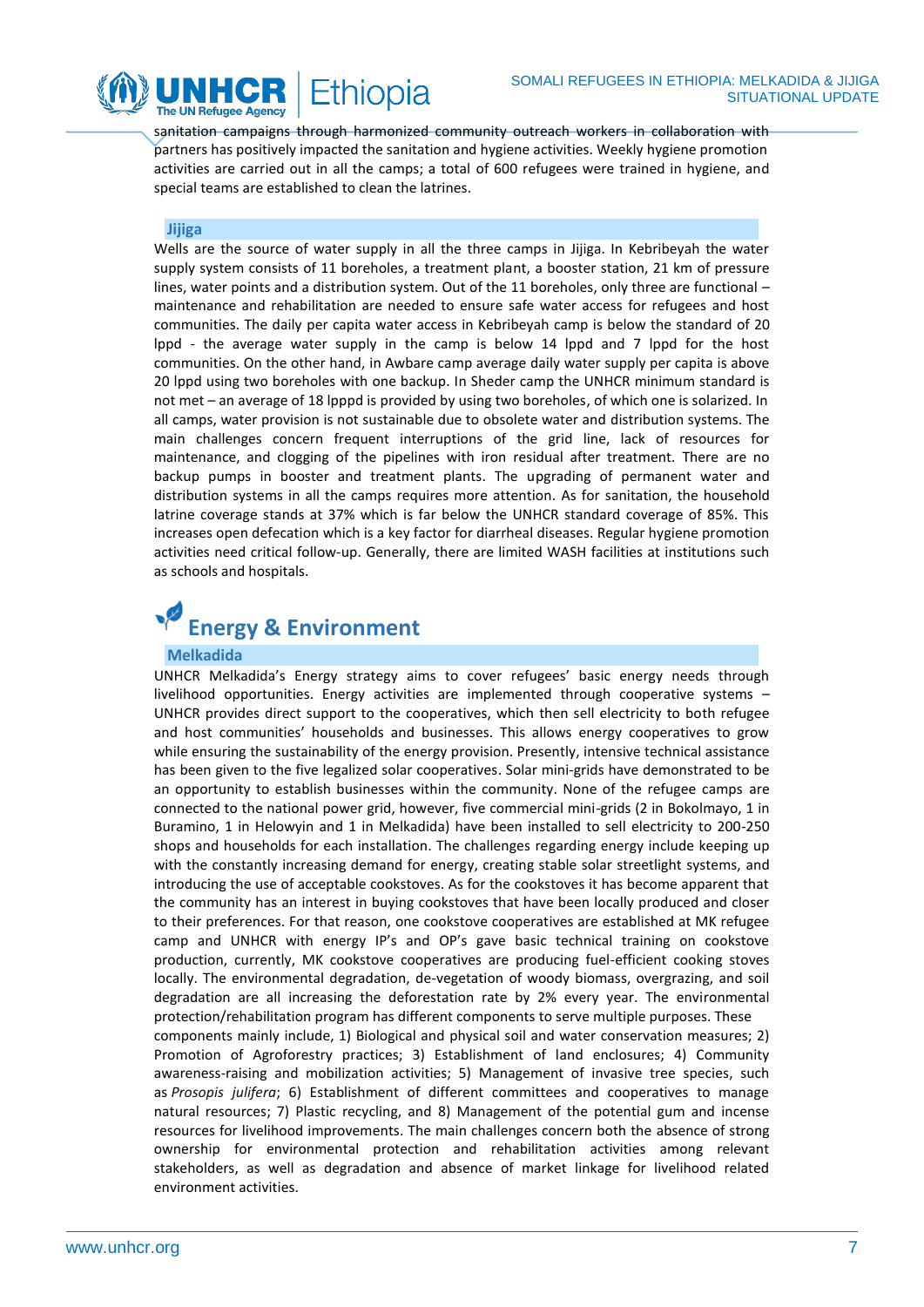### **Jijiga**

**The UN Refugee Agency** 

Refugees use the natural vegetation for household energy, shelter, water, grazing land, and fencing, and this, coupled with inadequate environmental rehabilitation efforts has resulted in environmental degradation. This puts undue pressure on the natural environment and hampers the peaceful co-existence of the two communities. Also, it increases refugees' exposure to protection risks, as refugees collect firewood from the host community premises. Given that Jijiga camps are among the seriously impacted areas in terms of depletion of natural resources, livelihood activities need to be given more attention. Furthermore, communities rely on ethanol for cooking, yet ethanol is expensive and unsustainable. Lack of adequate waste disposal pit has also adversely affected the environment of the area surrounding the camps. The UNHCR SOJ will continue to identify ways to implement conventional biological and physical soil and water conservation measures and will advocate for environmental rehabilitation initiatives that are appealing to the communities. Also, community awareness and community dialogue should be strengthened for environmental works to be successful. Lack of cooking energy/Ethanol distribution is current potential and leading SGBV incidence, as women go out of the camp for firewood collection to the area surrounding the camp was already the fuelwood depleted. This exposes refugee women and girls to protection risks and SGBV by hosting community, as refugees resorted to stealing fences of farms and grassing private-owned closure.

Ethiopia

# **Livelihood**

### **Melkadida**

Several livelihood initiatives have been rolled out which focused on business development, microfinance services, and agricultural- and livestock development. These initiatives include the construction of irrigation schemes, beekeeping, sesame oil production in Kole and Hilaweyn, market infrastructure development, technical and business skills refresher training, animal vaccination campaigns, provision of loan and saving services, and the construction of a livestock trading shade in Buramino refugee camp. The developed arable land is divided into nine distinct irrigation schemes managed by agriculture cooperatives with the support of UNHCR and its implementing partners. They cover 1,000 he of land and are expected to provide livelihood opportunities for 1,000 farmers (500 refugees and 500 host community members). Refugee- and host community farmers are engaged in farming activities across eight irrigation schemes, including Melkadida, Kobe, Hilaweyn, and Buramino. Despite these promising gains, there is a need to develop and roll out a comprehensive agribusiness leadership program in all camps, because large-scale commercial farming requires an advanced level of business management skills. There is a need to set up a market-based structure to service the tractors and other farm equipment, including setting up a 'Farm Equipment Repair and Maintenance' workshop and form a business group to run it as an independent business. Lastly, to improve market linkages between the refugee camps and boost the marketing of agriculture and livestock products, there is an acute need for asphalt roads and rehabilitation of bridges to facilitate transportation access for crop and animal products thereby to attract potential buyers to come to the operation and create market linkages with the central part of the country.

#### **Jijiga**

The refugee camps have an economy in which refugees conduct several entrepreneurial activities to generate income. The camps also provide a unique market for host community businesses. The refugee camp markets are dominated by the trade (e.g. shops, kiosks, teashops, and hawkers) and services such as tailoring, barbering, and laundry. Many refugees resort to traditional keeping and trading of small ruminants. Furthermore, humanitarian actors have carried out agriculture and livestock, vocational skills, microfinance, and income generation activities – however, these were often limited in scope. There is widespread unemployment of 13,000 graduates and the absence of life-skill training and recreational facilities across all three camps. Together with the lack of funding for youth programming, this results in many idling away in the camps and reasoning the dangerous onwards movements. Conditions for economic are resource-poor, remote, and refugees´ are constrained in their freedom of movement and right to